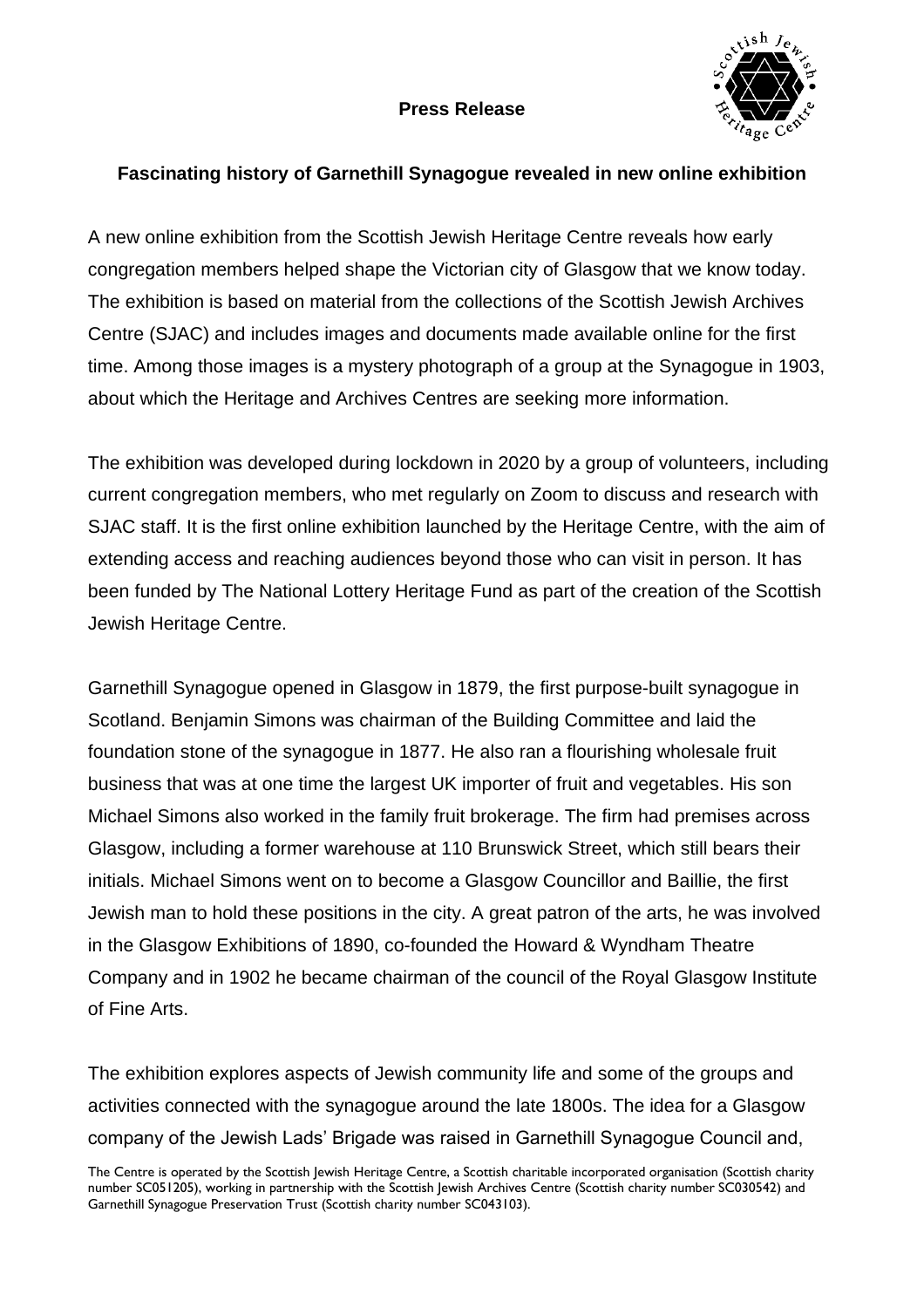from 1903, took shape in the growing community of the Gorbals, led by Garnethill member John Hershfield and others. Based on the model of the Boys' Brigade, it was aimed at promoting loyalty, citizenship values and discipline.

During research, a mystery photograph came to light, showing a group outside the Synagogue's Succah. It is believed to be the oldest known image of the Garnethill Hebrew Congregation, dating from 1903. Both the occasion and the identity of the people are unknown. It may have been a gathering to mark the dedication of the new Succah – on August 1903, noted in the plaque – which was erected by the Jacobs family. Are these people the Jacobs family and friends? Is this a choir – or is this related to the first use for the Succot festival? Please email **info@sjhc.org.uk** if you can shed any light on this image!

Volunteers Sam Smart, Sandra Silverdale and Sarah Freeman and Scottish Jewish Archives Centre staff researched and developed the exhibition. Sandra and Sarah are current congregation members. Volunteers Amalya Ashman, Debra Clapham, Nicola McGuigan, Bertha Selby and Chloe Fogelson contributed in the early development of the exhibition.

The exhibition was put on display in Garnethill Synagogue where it can be seen by current visitors and is now online for the first time. To view online: [https://sjhc.org.uk/exhibition/a](https://sjhc.org.uk/exhibition/a-new-synagogue/)[new-synagogue/](https://sjhc.org.uk/exhibition/a-new-synagogue/)

**Kerry Patterson, Manager of the Scottish Jewish Heritage Centre:** "Since the Heritage Centre opened in 2021 we have had visitors from across the world. With our first online exhibition, we are able to showcase some of the fascinating history of our beautiful building to people who cannot visit in person."

**Harvey Kaplan, Director of the Scottish Jewish Archives Centre:** "This online exhibition allows us to put the collection in context and it shows the rich variety of objects and information we hold. We are always keen for people to get in touch if they can tell us anything more about the items we hold, or if they have anything to donate that relates to Jewish life in Scotland."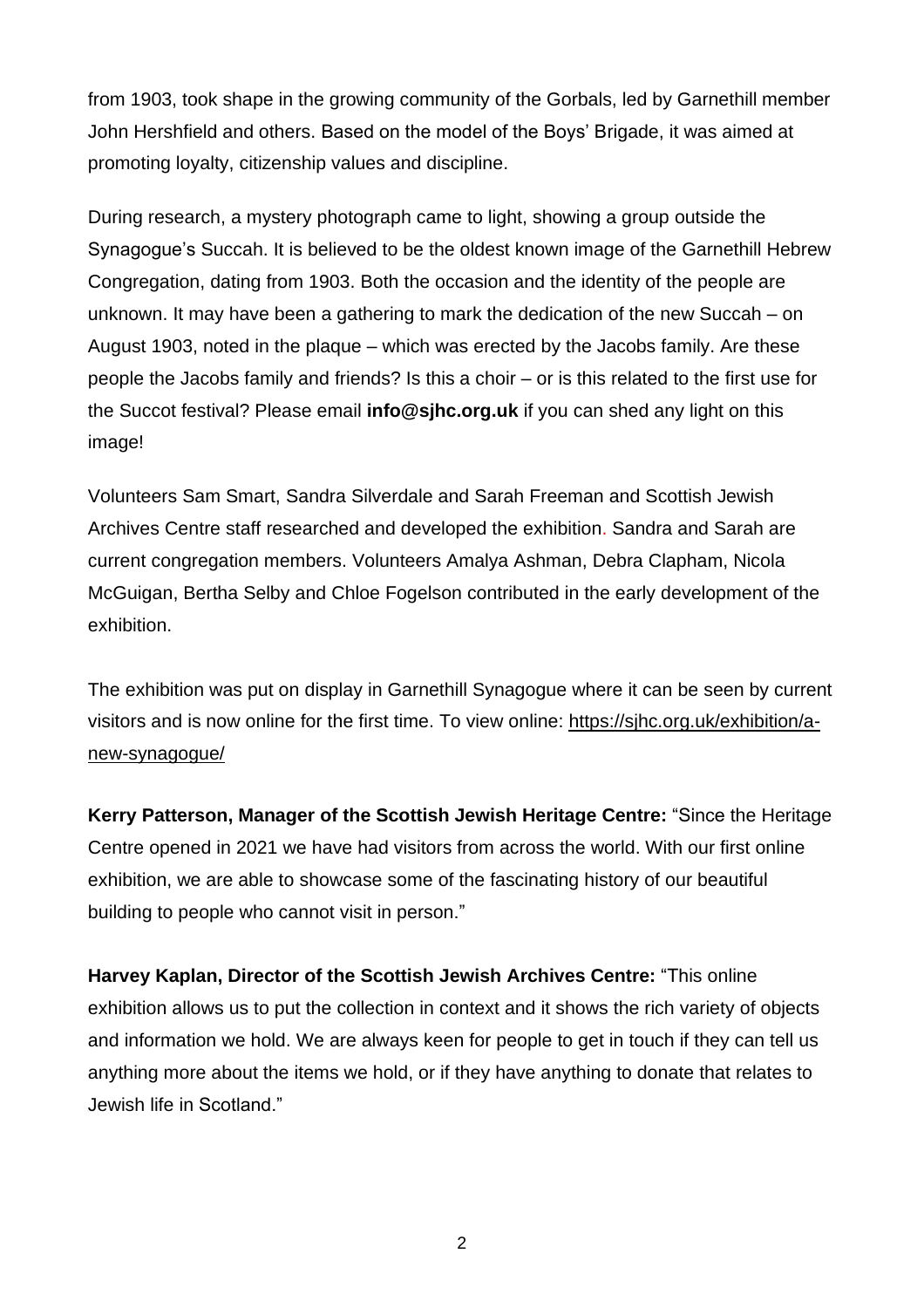**Sandra Silverdale:** "I have been a congregation member all of my life, I went to Chedar here and got married to Maurice, who was also a member of Garnethill. My children were members of Garnethill and my son had his Bar Mitzvah here. During lockdown I got a lot of pleasure from re-living memories of the Synagogue and helping to plan the exhibition."

### **PHOTOS AVAILABLE**

- 1. Black and white photograph of group from the congregation outside the Succah, 1903
- 2. Black and white photograph of Garnethill Sabbath School class seated outside the Succah, 1906 (with names)
- 3. Benjamin & Michael Simons photos with image of Brunswick Street warehouse
- 4. Member of the exhibitions group, Sandra Silverdale in the Function Room at **Garnethill**

#### **For further information, images and interviews, please contact:**

**Kerry Patterson, SJHC Manager Tel: 0141 332 4151 Email: info@sjhc.org.uk** 

## **SCOTTISH JEWISH HERITAGE CENTRE (SJHC)**

Launched in 2021, the SJHC is based in Garnethill Synagogue and offers a weekly guided tour service and a school visit service. It aims to increase access to Scotland's Jewish and Holocaust-era history, expand access to the collections of the Scottish Jewish Archives Centre and Garnethill Synagogue and its heritage. The SJHC was created in partnership by The Scottish Jewish Archives Centre (SJAC) and Garnethill Synagogue Preservation Trust (GSPT) working alongside Garnethill Hebrew Congregation, with capital grant funding from The National Lottery Heritage Fund; the Association of Jewish Refugees; The Wolfson Family Charitable Trust; The Consulate General of the Federal Republic of Germany, Edinburgh; The Architectural Heritage Fund- William Grant Foundation; The Community Security Trust. [www.sjhc.org.uk](http://www.sjhc.org.uk/)